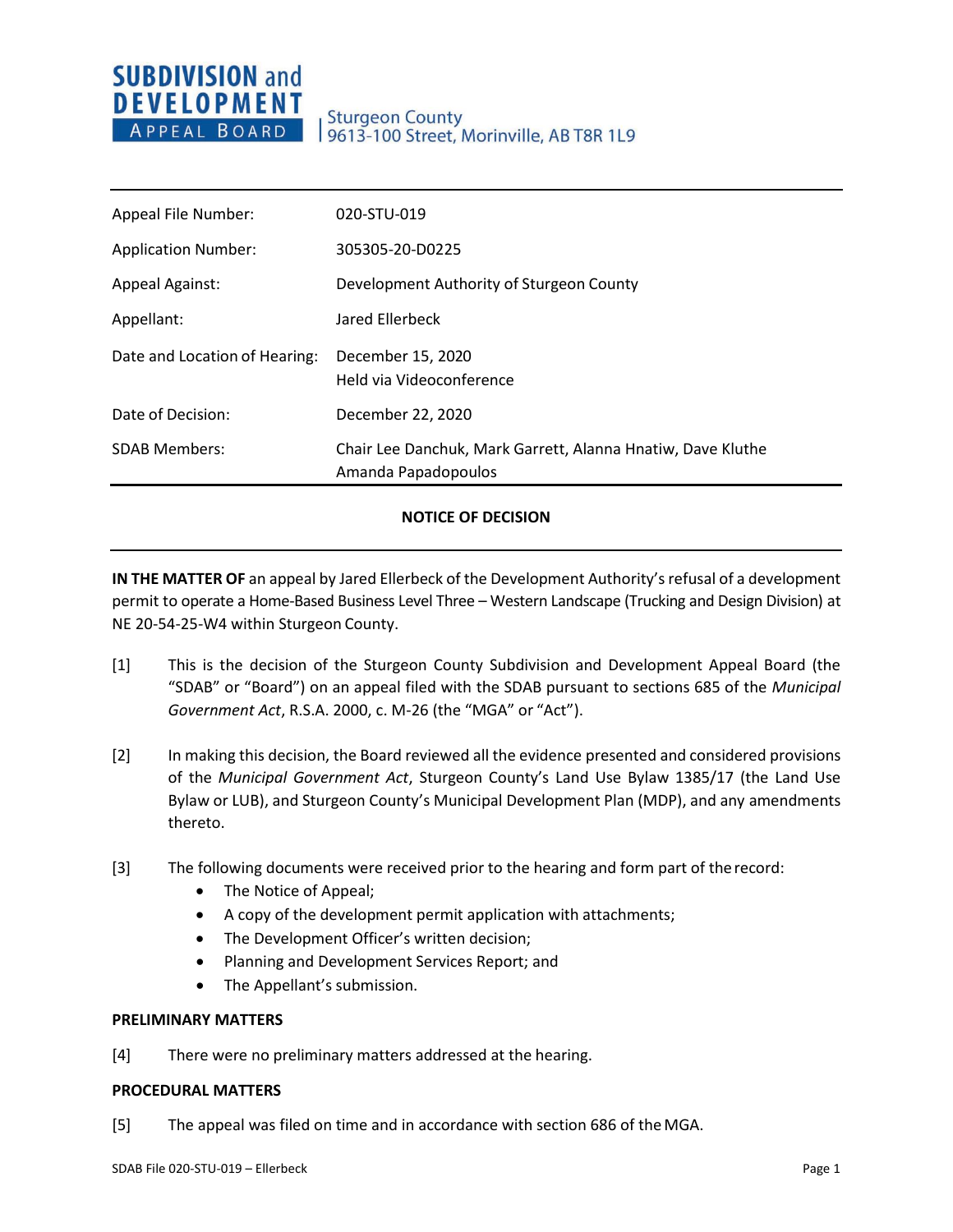- [6] There were no objections to the proposed hearing process as outlined by the Chair.
- [7] There were no objections to the composition of the Board hearing the appeal.
- [8] The Board is satisfied that it has jurisdiction to deal with this matter.

#### **ISSUES**

- [9] The Appellant raised the following grounds of appeal:
	- There is information missing on the permit to clarify the use of space.
	- Only temporary storage is being requested.
	- Previous companies used the same space with no complaints.
	- It is the non-landscaping division of the business that would occupy the space.
	- There is lot space required for vehicles to turn around safely and park.

### **RECOMMENDATION OF THE DEVELOPMENT AUTHORITY**

Yvonne Bilodeau, representative for the Development Authority, provided a presentation which included a recommendation that development permit application 305305-20-D0225 be refused for the following reasons:

- [10] The application was refused solely on the variance to allow for exterior storage exceeding what is stipulated in the regulations.
- [11] Section 6.16,Table 6.1 of the Land Use Bylaw states that, for Level 3 Home-Based Businesses, exterior storage shall not exceed 1% of the parcel size in accordance with Section 5.7 of the Land Use Bylaw. A variance was requested to allow 1,500 square metres of exterior storage, but the maximum allowed under the Land Use Bylaw is 121.4 square metres. Therefore, the requested variance is 92%.
- [12] Section 2.8.6(b) of the Land Use Bylaw states that variances for the districts in excess of what is prescribed shall be refused by the Development Authority*.* The maximum percentage of variance that may be granted by the Development Authority in the AG –Agriculture District is 50%. Therefore, the Development Officer does not have authority to grant the 92% variance being requested.

#### **SUMMARY OF APPELLANT'S POSITION**

- [13] The Appellant is locating the trucking division of his company to this location and requires both outdoor, temporary storage and a safe lot to park and maneuver the company trucks and trailers.
- [14] The lot has an existing 1,500 square foot gravel pad that would be adequate space for vehicles to turn around.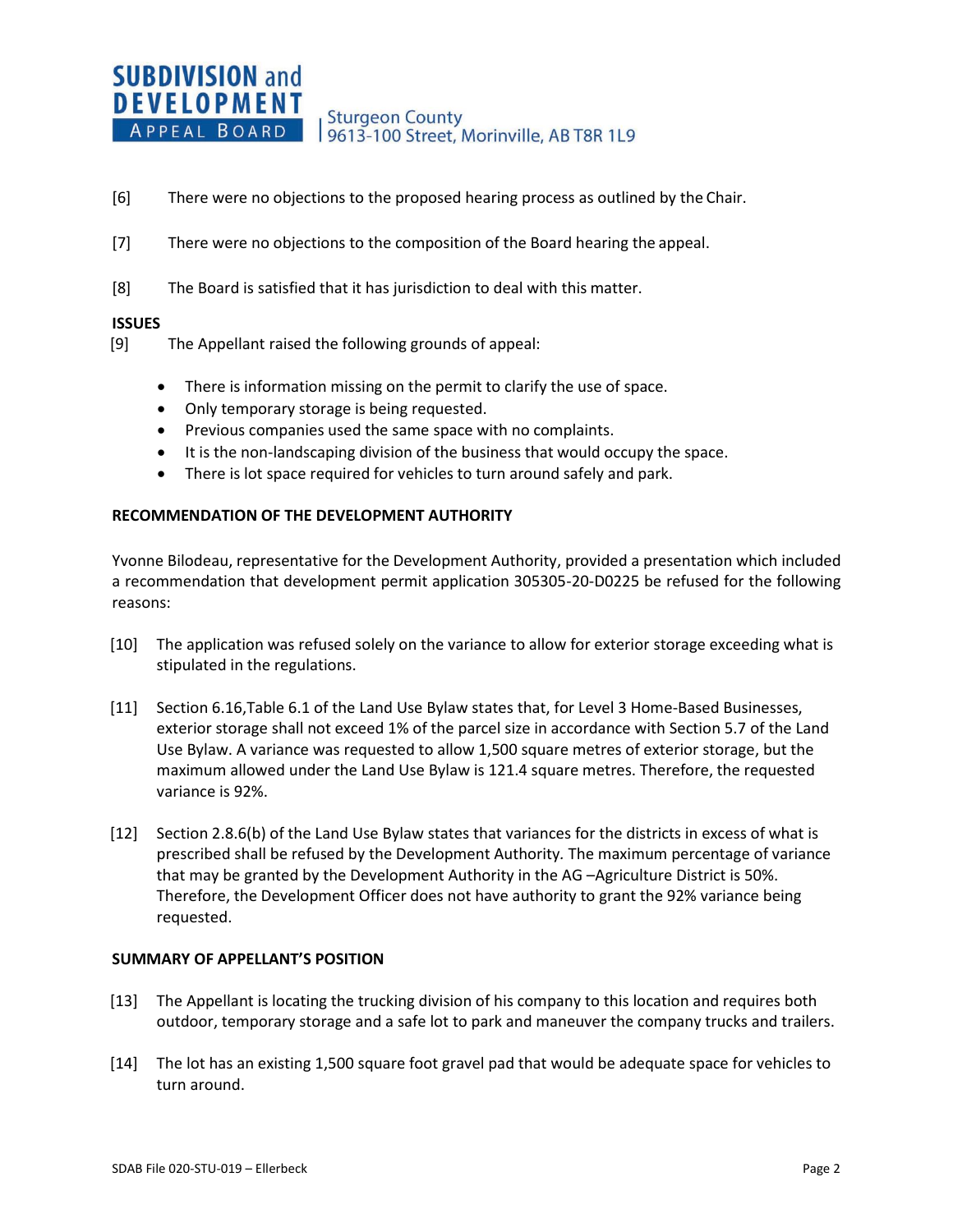- [15] Over the last seven years, there were two companies located at this property and there were no complaints from neighbouring property owners about either business.
- [16] There are no neighbours within 400 metres south, west or east of the location.
- [17] The yard is fenced and adequately screened but additional trees will be planted to fill in any gaps along the east side. High pressure gas lines run along two sides of the property so a natural buffer will be created.
- [18] Traffic and road impact will be minimal as the delivery trucks leave in the morning and do not return until the end of the day. There will be no vehicle traffic in and out of the lot.
- [19] The Appellant agrees to adhere to all conditions imposed by the County and Alberta Transportation.
- **[20] The Board GRANTS the appeal, REVOKES the decision of the Development Authority made on November 10, 2020 to refuse development permit application 305305-20-D0225, and APPROVES the development permit with the following conditions:**

#### **Permit Conditions**

- 1. No more than one level 2 or 3 home-based businesses shall be allowed on one parcel.
- 2. The home-based business shall not occupy more than 30% of the gross floor area of the dwelling and 100% of the gross floor area of the accessory building(s).
- 3. Exterior storage shall be contained within the fenced portion and shall not exceed 1,500 square metres (16,146 square feet) as per the approved site plan.
- 4. Exterior storage of goods and materials associated with this approval shall be kept in a clean and orderly manner at all times and shall be screened from roads and adjacent residential uses to the satisfaction of the Development Authority.
- 5. The home-based business shall not generate client traffic.
- 6. The home-based business shall be operated by the permanent resident(s) of the principal dwelling and there shall be no more than four (4) non-resident employees on site.
- 7. There shall be no more than three (3) commercial vehicles, two (2) passenger vehicles and three (3) trailers used for business purposes and be parked on-site.
- 8. The home-based business shall not generate noise, smoke, steam, odour, dust, fumes exhaust, vibration, heat, glare or refuse matter considered offensive or excessive by the Development Authority. At all times, the privacy of the adjacent residential dwelling(s) shall be preserved and shall not, in the opinion of the Development Authority, unduly interfere with or affect the use, enjoyment or value of neighbouring or adjacent parcels.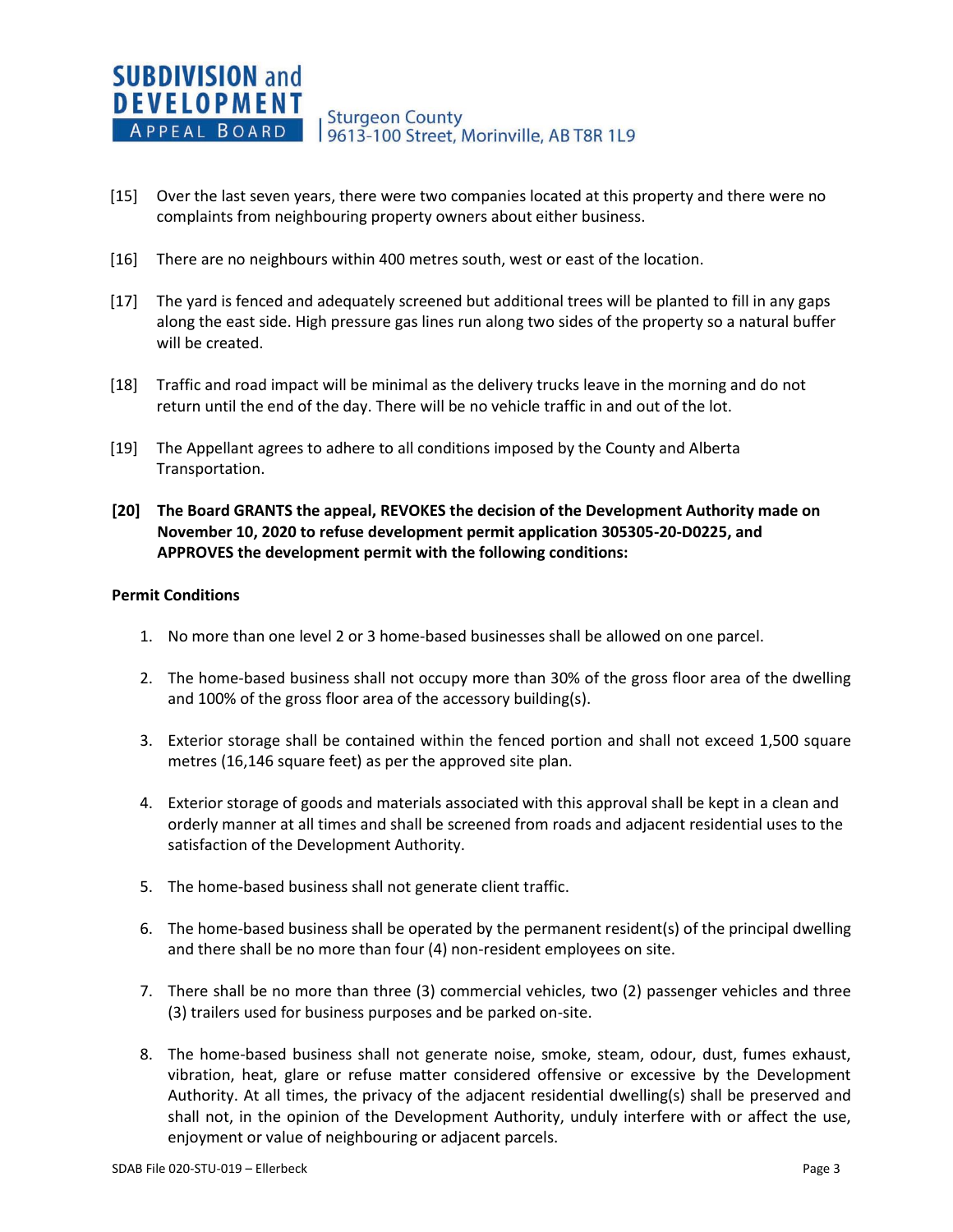#### **SUBDIVISION and DEVELOPMENT Sturgeon County** APPEAL BOARD 19613-100 Street, Morinville, AB T8R 1L9

9. Only one on-site, commercially produced sign to identify the business, shall be allowed. The sign dimensions shall be a maximum of 1m (3.3ft) in length and 0.6m (2ft) in height. The sign shall be

displayed as a window sign, be affixed to a building or be located in the front yard adjacent to the front parcel boundary and either be self-supporting or attached to existing fencing. There shall be no off-site signage associated with this home-based business.

- 10. The home-based business shall operate between 8:00 a.m. to 4:00 p.m. only.
- 11. One parking stall per non-resident employee and one parking stall per commercial vehicle shall be provided on-site and is encouraged to be provided at the side or rear of the principal building.
- 12. The development permit is issued to the applicant and is non-transferable. Should the applicant move or sell the business, the permit will become void.
- 13. The applicant shall obtain, if required, a building permit for a change of use of the accessory building from personal use to commercial use associated with the operation of the Home-Based Business.
- 14. This approval is subject to the approval and conditions of a Roadside Development Permit issued by Alberta Transportation.

#### **Advisory Notes:**

1. Home-Based Business means the accessory use of a dwelling, accessory buildings and parcel for an occupation, trade, profession or craft to be operated by the permanent residents of the dwelling.

#### **REASONS FOR THE DECISION**

- [21] The Appellant's request is for a variance of 92% to the parcel size for exterior storage. In accordance with section 2.8.6(b) of the Land Use Bylaw, the Development Authority may grant a variance of 50% in the AG – Agriculture District and a variance request in excess of what has been prescribed shall be refused by the Development Authority.
- [22] The Board finds that, in accordance with section 687(3)(d) of the *Municipal Government Act*, the Board may issue a development permit even though the proposed development does not comply with the Land Use Bylaw if, in the Board's opinion, the proposed development would not unduly interfere with the amenities of the neighbourhood or materially interfere with or affect the use, enjoyment or value of neighbouring parcels of land, and the proposed development conforms with the use prescribed for that land in the Land Use Bylaw.
- [23] The proposal meets all other bylaw regulations, including floor area, client traffic generation, nonresident employees onsite, vehicles and trailers onsite, hours of operation, additional onsite parking, and signage.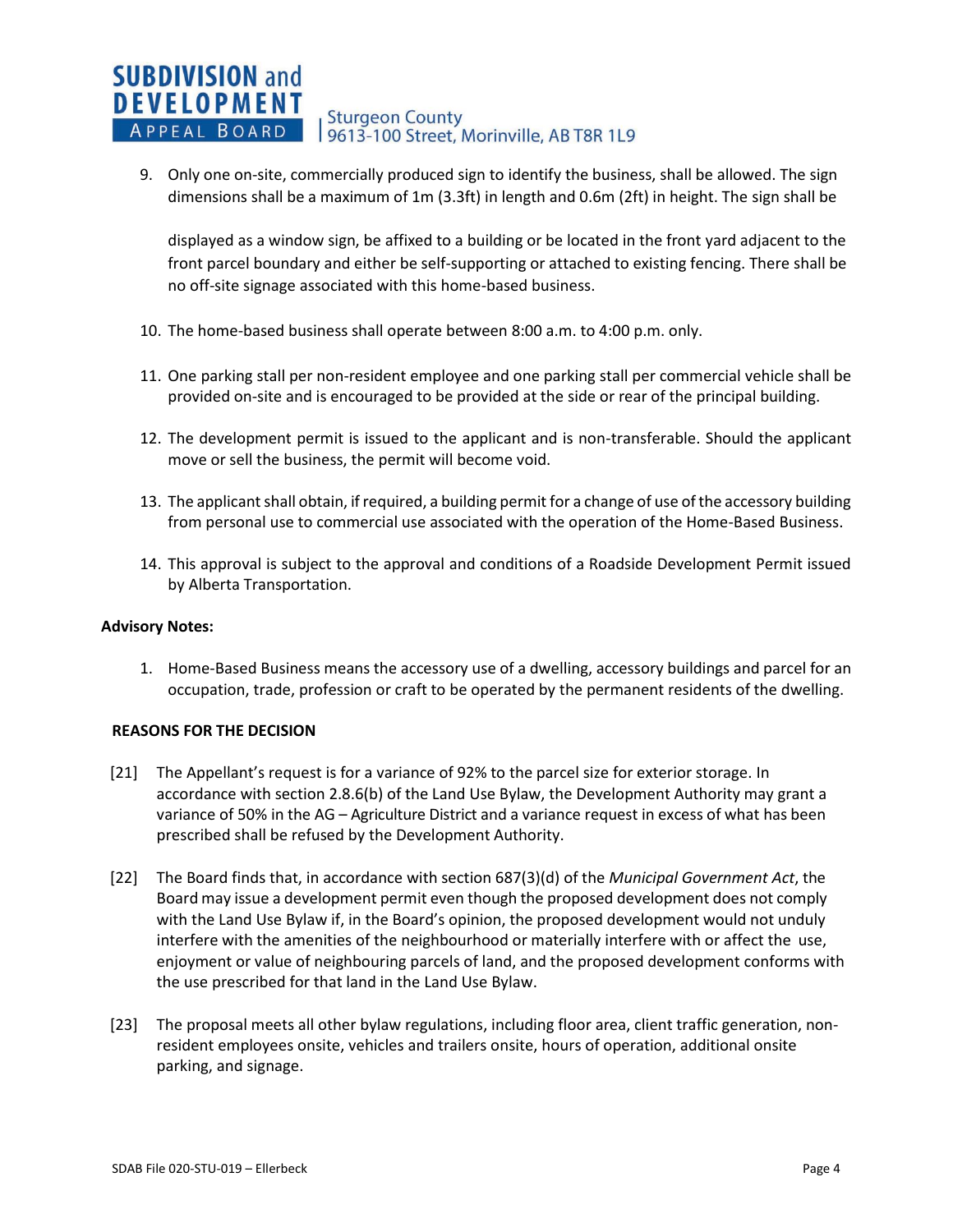#### **SUBDIVISION and DEVELOPMENT Sturgeon County** APPEAL BOARD 9613-100 Street, Morinville, AB T8R 1L9

- [24] The fact that adjacent landowners were notified of the proposed development and did not express objection satisfies the Board that the proposed development would not unduly interfere with the amenities of the neighbourhood or materially interfere with or affect the use, enjoyment or value of neighbouring parcels of land.
- [25] Upon reviewing photographs of the subject property, the Board finds that the development would have no negative impacts on adjacent properties as there are no neighbours within 400 metres of the property. Additionally, the Appellant is committed to ensuring there are adequate trees planted along the east side to provide further screening and the property is buffered from development along two sides by a high-pressure gas line.
- [26] As the facility is a trucking/delivery operation and not a retail facility, there will be limited traffic to and from the site and only during regular business hours. The Board finds that the development would not cause traffic issues or damage or impact the roads leading in and out the location.
- [27] The Board finds that the proposed development conforms with the use prescribed in the Land Use Bylaw, which is a Home-Based Business Level 3.
- [28] The Board heard that two previous companies operated from this location and there was no evidence provided of any complaints regarding those businesses.
- [29] The Board heard evidence regarding property taxation on this parcel, including potential implications of future annexation. This is not a planning consideration and therefore the Board placed no weight on this evidence.
- [30] As part of the Development Officer's submission, a response letter from the City of St. Albert was enclosed, which provided interpretations of Sturgeon County's Land Use Bylaw, concern regarding the relocation of the business from the St. Albert Riel Business Park, and potential impacts to future land use planning and operations of the transportation network once this property is annexed by the City of St. Albert. The Board is satisfied that Sturgeon County's Development Officer has accurately interpreted the Land Use Bylaw. The Board is not concerned with the possible implications of a business wishing to relocate from a business park in another municipality. Finally, Board received no evidence of the potential land use planning impacts and operations of the transportation networks and therefore placed no weight on this information.
- [31] For all of these reasons, the Board has decided to grant the appeal, revoke the decision of the Development Authority, and approve the development permit with the conditions notedabove.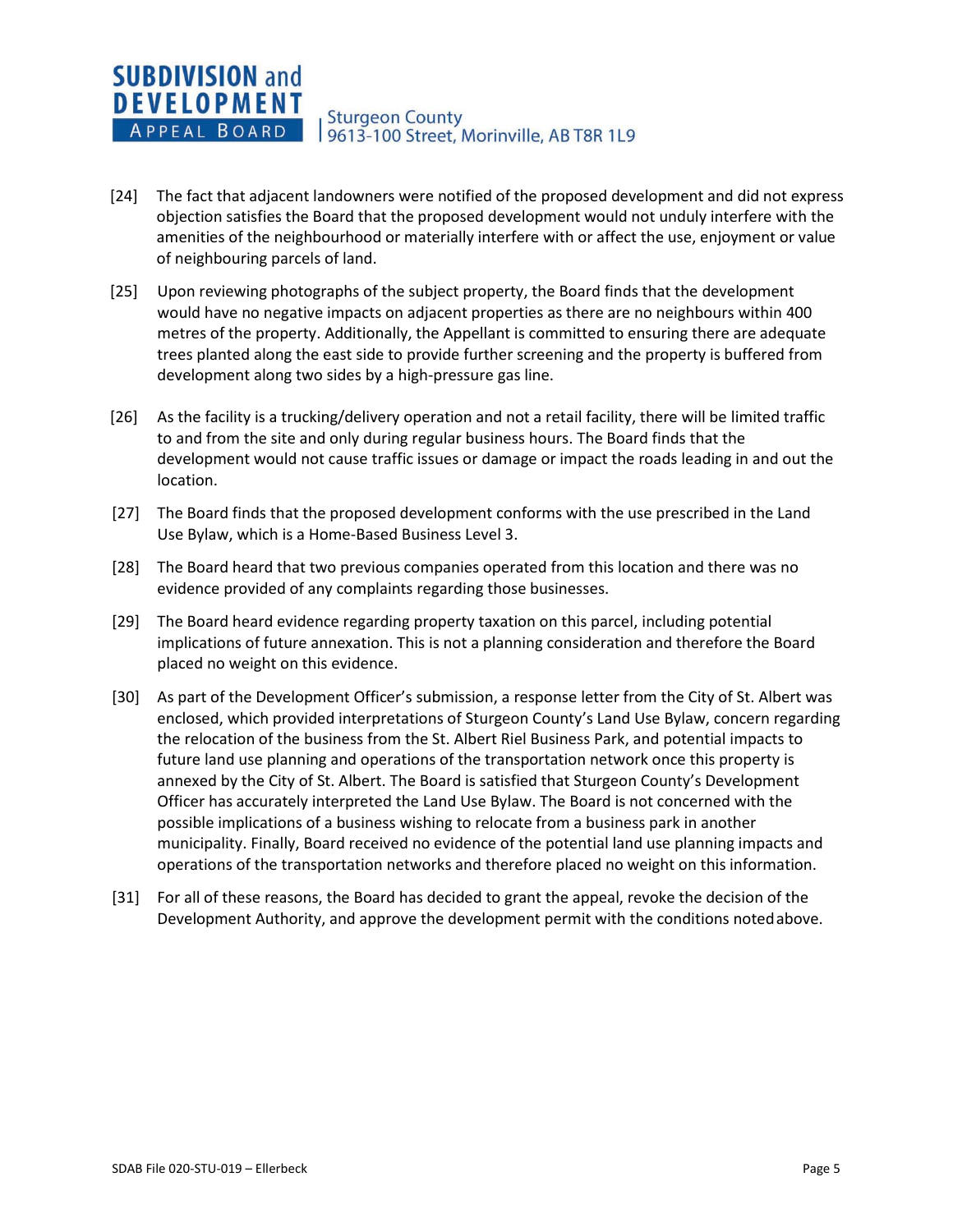## **SUBDIVISION and DEVELOPMENT** Sturgeon County<br>| 9613-100 Street, Morinville, AB T8R 1L9 APPEAL BOARD

Dated at the Town of Morinville, in the Province of Alberta, this 22<sup>nd</sup> day of December, 2020.

SUBDIVISION AND DEVELOPMENT APPEAL BOARD Sturgeon County

 $\overline{\phantom{a}}$  ,  $\overline{\phantom{a}}$  ,  $\overline{\phantom{a}}$  ,  $\overline{\phantom{a}}$  ,  $\overline{\phantom{a}}$  ,  $\overline{\phantom{a}}$  ,  $\overline{\phantom{a}}$  ,  $\overline{\phantom{a}}$  ,  $\overline{\phantom{a}}$  ,  $\overline{\phantom{a}}$  ,  $\overline{\phantom{a}}$  ,  $\overline{\phantom{a}}$  ,  $\overline{\phantom{a}}$  ,  $\overline{\phantom{a}}$  ,  $\overline{\phantom{a}}$  ,  $\overline{\phantom{a}}$ 

Istrael

Lee Danchuk, Chair

*Pursuant to Section 688(1)(a) of the Municipal Government Act (MGA), an appeal of a decision of the Subdivision and Development Appeal Board lies with the Alberta Court of Appeal on a matter of law or jurisdiction. In accordance with Section 688(2)(a), if a decision is being considered, an application for permission to appeal must be filed and served within 30 days after the issuance of the decision and, notice of the application for permission must be provided to the Subdivision and Development Appeal Board and in accordance with Section 688(2)(b), any other persons that the judge directs*